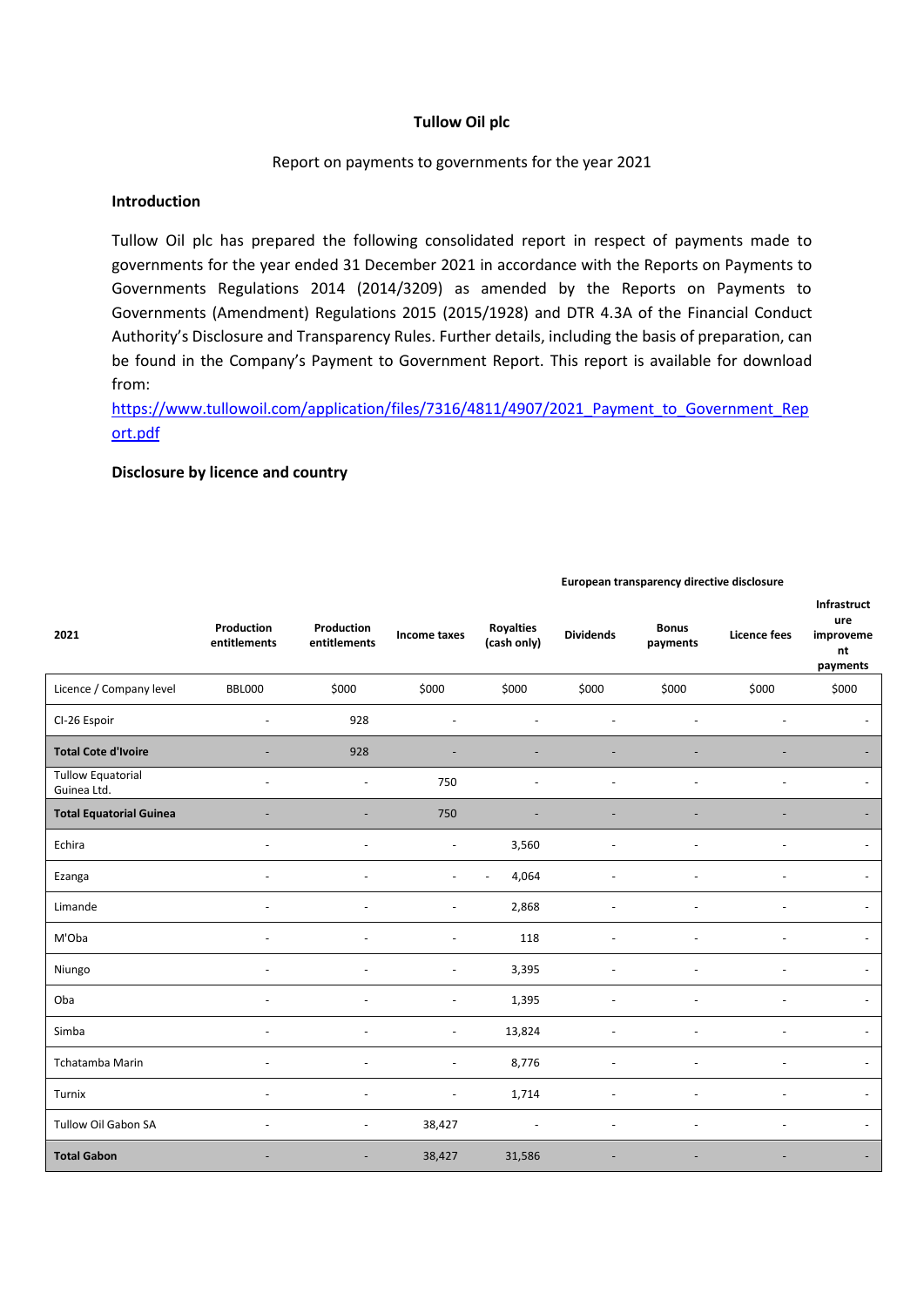| Deep Water Tano             | $\overline{\phantom{a}}$ | $\overline{a}$           | $\sim$                             | $\blacksquare$           | $\overline{a}$           | $\overline{\phantom{a}}$     | 59                       |                          |
|-----------------------------|--------------------------|--------------------------|------------------------------------|--------------------------|--------------------------|------------------------------|--------------------------|--------------------------|
| Jubilee Field Unit Area     | 485                      | 30,410                   |                                    |                          |                          |                              | $\blacksquare$           | $\blacksquare$           |
| <b>TEN Development Area</b> | 283                      | 17,744                   | $\overline{\phantom{a}}$           | $\blacksquare$           | $\sim$                   | $\overline{\phantom{a}}$     | $\sim$                   | $\overline{2}$           |
| West Cape Three Points      | $\overline{\phantom{a}}$ | $\overline{\phantom{a}}$ | $\sim$                             | $\blacksquare$           | $\overline{a}$           | $\overline{\phantom{a}}$     | 18                       |                          |
| Tullow Ghana Ltd.           | $\overline{\phantom{a}}$ |                          | 43,446                             | L,                       |                          |                              | $\Box$                   | 2,716                    |
| <b>Total Ghana</b>          | 768                      | 48,154                   | 43,446                             |                          |                          | ٠                            | 77                       | 2,718                    |
| PSC B (Chinguetti EEA)      | $\overline{\phantom{a}}$ | $\overline{a}$           | $\overline{a}$                     | $\blacksquare$           | $\overline{a}$           | $\overline{\phantom{a}}$     | 35                       |                          |
| <b>Total Mauritania</b>     |                          |                          |                                    |                          |                          |                              | 35                       |                          |
| Block 10BA                  |                          | Ē,                       | $\sim$                             |                          | $\overline{a}$           | ł,                           | 231                      | $\overline{\phantom{a}}$ |
| Block 10BB                  | $\overline{\phantom{a}}$ | $\overline{a}$           |                                    | L,                       |                          | $\overline{\phantom{a}}$     | 116                      |                          |
| Block 13T                   | $\overline{\phantom{a}}$ | ÷,                       |                                    | $\overline{\phantom{a}}$ |                          | $\overline{a}$               | 24                       | $\overline{\phantom{a}}$ |
| <b>Total Kenya</b>          |                          |                          |                                    |                          |                          |                              | 371                      |                          |
| <b>PEL 90</b>               |                          | L,                       |                                    |                          |                          | Ĭ.                           | 24                       |                          |
| <b>Total Namibia</b>        | $\overline{\phantom{a}}$ | $\overline{\phantom{a}}$ |                                    | $\overline{\phantom{a}}$ | $\overline{\phantom{a}}$ | $\overline{\phantom{a}}$     | 24                       |                          |
| Block MLO 114               |                          |                          |                                    |                          |                          | $\overline{\phantom{a}}$     | 83                       |                          |
| Block MLO 119               |                          |                          |                                    |                          |                          | L,                           | 85                       |                          |
| Block MLO 122               | $\overline{a}$           | $\overline{a}$           | $\overline{a}$                     | $\blacksquare$           | $\overline{a}$           | ÷,                           | 111                      | $\overline{\phantom{a}}$ |
| <b>Total Argentina</b>      |                          |                          |                                    |                          |                          | $\blacksquare$               | 280                      |                          |
| <b>PEL-28</b>               |                          |                          |                                    |                          |                          | L.                           | 100                      |                          |
| <b>Total Zambia</b>         |                          | ÷                        | $\overline{a}$                     | $\overline{\phantom{a}}$ | ۳                        | $\overline{a}$               | 100                      |                          |
| <b>Tullow Peru Limited</b>  |                          |                          | 77<br>$\overline{\phantom{a}}$     | L,                       |                          |                              |                          |                          |
| <b>Total Peru</b>           | $\overline{\phantom{a}}$ |                          | 77<br>$\overline{a}$               | $\overline{\phantom{a}}$ | $\overline{\phantom{a}}$ | $\overline{\phantom{a}}$     | $\overline{\phantom{a}}$ |                          |
| Orinduik                    | $\overline{\phantom{a}}$ | $\overline{\phantom{a}}$ | $\overline{\phantom{a}}$           | $\overline{\phantom{a}}$ | $\overline{\phantom{a}}$ | $\overline{\phantom{a}}$     | $40\,$                   | $\overline{\phantom{a}}$ |
| <b>Total Guyana</b>         | $\overline{\phantom{a}}$ | ÷                        | $\overline{\phantom{a}}$           | $\overline{\phantom{a}}$ | $\overline{\phantom{a}}$ | $\overline{\phantom{a}}$     | $40\,$                   |                          |
| P039                        | $\blacksquare$           | $\overline{a}$           | $\overline{\phantom{a}}$           | $\overline{\phantom{a}}$ | $\overline{\phantom{a}}$ | $\overline{\phantom{a}}$     | $\mathbf 2$              | $\overline{\phantom{a}}$ |
| P060                        | $\overline{\phantom{a}}$ | $\overline{\phantom{a}}$ | $\overline{\phantom{a}}$           | $\blacksquare$           | $\overline{\phantom{a}}$ | $\overline{\phantom{a}}$     | $\mathbf 2$              | $\overline{\phantom{a}}$ |
| P852                        | $\overline{\phantom{a}}$ | $\blacksquare$           | $\overline{\phantom{a}}$           | $\overline{\phantom{a}}$ | $\overline{\phantom{a}}$ | $\qquad \qquad \blacksquare$ | $\mathbf 2$              | $\overline{\phantom{a}}$ |
| P037                        | $\overline{a}$           | ÷,                       |                                    | $\overline{\phantom{a}}$ |                          | ł,                           | $\mathbf 2$              | $\overline{\phantom{a}}$ |
| TOSK                        | $\overline{\phantom{a}}$ | $\blacksquare$           | 22,281<br>$\overline{\phantom{a}}$ | $\overline{\phantom{a}}$ | $\overline{\phantom{a}}$ | $\overline{\phantom{a}}$     | $\overline{\phantom{a}}$ | $\overline{\phantom{a}}$ |
| Tullow Oil Plc              | $\overline{\phantom{a}}$ | $\overline{\phantom{a}}$ | 10,024<br>$\overline{\phantom{a}}$ | $\overline{\phantom{a}}$ | $\overline{\phantom{a}}$ | $\overline{\phantom{a}}$     | $\blacksquare$           | $\overline{\phantom{a}}$ |
| <b>Total UK</b>             |                          |                          | 32,305                             |                          |                          | ۰                            | $\bf 8$                  |                          |

\*Where production entitlement is paid in barrels this has been multiplied by the Group's 2021 average realised oil price of \$62.7/bbl.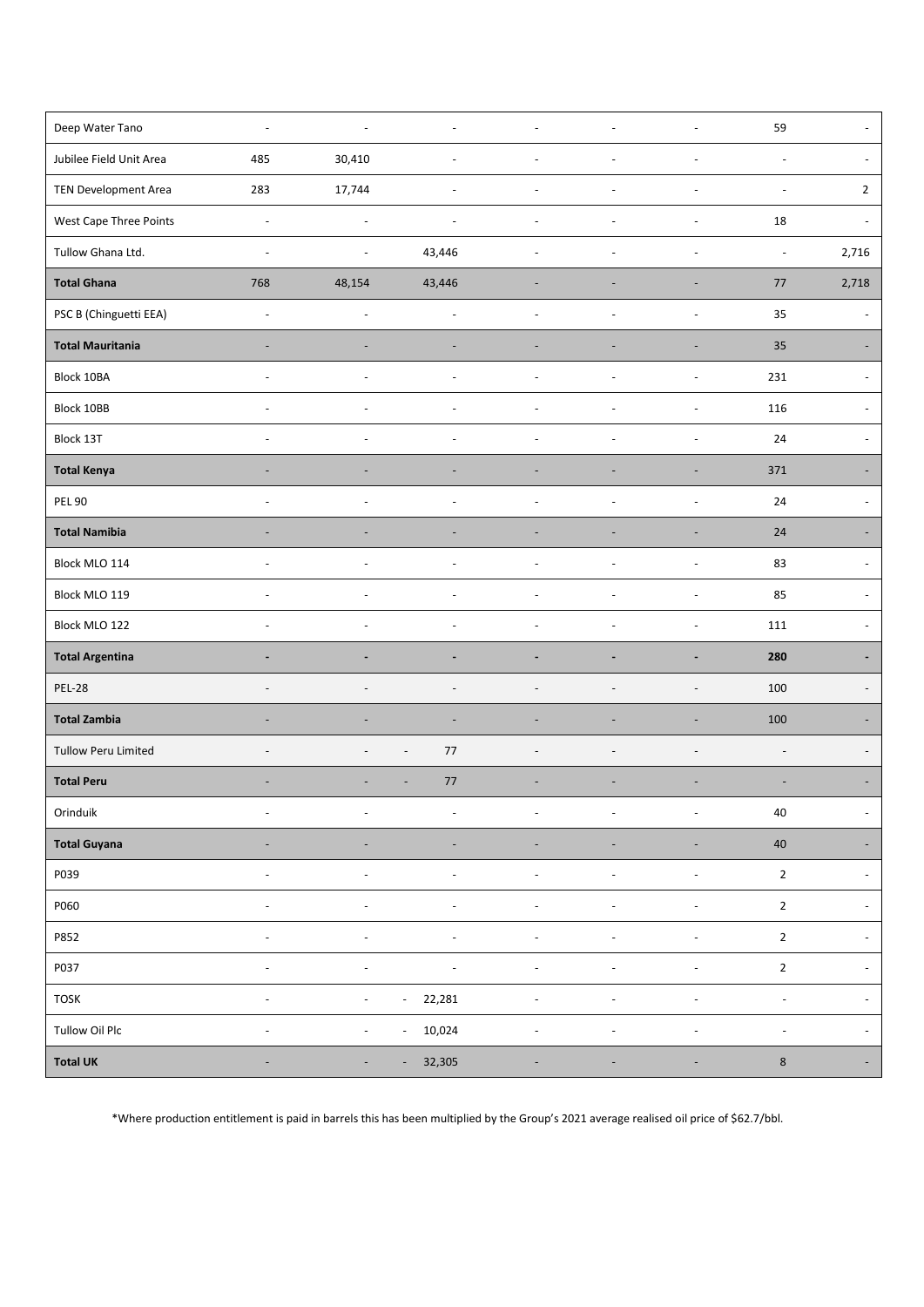# **Disclosure by government**

|                                                                                       | Production<br><b>Entitlements</b> | Production<br>entitlements* | Income<br>taxes          | <b>Royalties</b><br>(cash only) | <b>Dividends</b>         | <b>Bonus</b><br>payments | Licence<br>fees | Infrastructure<br>improvement |
|---------------------------------------------------------------------------------------|-----------------------------------|-----------------------------|--------------------------|---------------------------------|--------------------------|--------------------------|-----------------|-------------------------------|
| 2021                                                                                  | bbls'000                          | <b>USD'000</b>              | <b>USD'000</b>           | <b>USD'000</b>                  | <b>USD'000</b>           | <b>USD'000</b>           | <b>USD'000</b>  | <b>USD'000</b>                |
| The Republic of Cote d'Ivoire,<br>Ministry of Mines and<br>Petroleum Resources        |                                   | 928                         |                          |                                 |                          |                          |                 | $\overline{\phantom{a}}$      |
| <b>Total Côte d'Ivoire</b>                                                            | $\blacksquare$                    | 928                         | $\blacksquare$           | $\blacksquare$                  | ٠                        | $\overline{\phantom{a}}$ | $\blacksquare$  | $\overline{\phantom{a}}$      |
| Ministere Du Budget Et Du<br>Portefeuille De L'Etat, Direction<br>Générale Des Impôts |                                   | $\overline{\phantom{a}}$    | 750                      | $\overline{\phantom{a}}$        |                          |                          |                 | $\overline{\phantom{a}}$      |
| <b>Total Equatorial Guinea</b>                                                        |                                   |                             | 750                      |                                 |                          |                          |                 |                               |
| Adavnce CIT Trésor Public                                                             |                                   |                             | 38,427                   | $\overline{a}$                  |                          |                          |                 |                               |
| Direction Général des Impôts                                                          |                                   | ÷,                          | $\overline{\phantom{a}}$ | 31,586                          | L,                       |                          |                 | $\sim$                        |
| <b>Total Gabon</b>                                                                    | $\overline{\phantom{a}}$          | ÷,                          | 38,427                   | 31,586                          |                          |                          | ÷               | ۰                             |
| Ghana National Petroleum<br>Corporation                                               | 768                               | 48,154                      |                          |                                 |                          |                          |                 | $\overline{\phantom{a}}$      |
| Ghana Revenue Authority                                                               | $\overline{\phantom{a}}$          | $\overline{\phantom{a}}$    | 43,446                   | $\overline{\phantom{a}}$        | $\overline{a}$           | $\overline{a}$           | 77              | 2,718                         |
| <b>Total Ghana</b>                                                                    | 768                               | 48,154                      | 43,446                   |                                 | -                        |                          | 77              | 2,718                         |
| Mauritanian Finance Ministry<br>& Direction of Environmental<br>Commission            |                                   |                             |                          |                                 |                          |                          | 35              | $\sim$                        |
| <b>Total Mauritania</b>                                                               | $\blacksquare$                    | ٠                           | $\blacksquare$           | $\blacksquare$                  | ÷                        | ۰                        | 35              | $\blacksquare$                |
| Ministry of Energy and<br>Petroleum                                                   | $\overline{a}$                    | ÷,                          |                          | $\blacksquare$                  | L,                       | $\overline{a}$           | 371             | $\overline{\phantom{a}}$      |
| <b>Total Kenya</b>                                                                    | $\blacksquare$                    | $\blacksquare$              | $\blacksquare$           | $\blacksquare$                  | $\blacksquare$           | $\blacksquare$           | 371             | $\blacksquare$                |
| Ministry of Mines and Energy                                                          |                                   | ÷,                          |                          | $\overline{\phantom{a}}$        | L,                       | $\overline{a}$           | 24              | $\overline{a}$                |
| Total Namibia                                                                         | $\blacksquare$                    |                             |                          |                                 |                          |                          | 24              | $\blacksquare$                |
| Ministry of Economy                                                                   | $\overline{\phantom{a}}$          | $\overline{\phantom{a}}$    | $\overline{\phantom{a}}$ | $\overline{\phantom{a}}$        | $\overline{\phantom{a}}$ | $\overline{\phantom{a}}$ | 280             | $\overline{\phantom{a}}$      |
| <b>Total Argentina</b>                                                                | $\blacksquare$                    | $\blacksquare$              | $\blacksquare$           | $\blacksquare$                  | $\blacksquare$           | $\blacksquare$           | 280             | $\blacksquare$                |
| Ministry of Mines and Minerals<br>Development                                         |                                   |                             |                          |                                 |                          | $\overline{a}$           | 100             |                               |
| <b>Total Zambia</b>                                                                   | $\blacksquare$                    | ÷                           | $\blacksquare$           | $\blacksquare$                  | $\blacksquare$           | -                        | 100             | $\blacksquare$                |
| Superintendencia Nacional de<br>Aduanas y de Administración<br>Tributaria             |                                   |                             | $-77$                    |                                 |                          |                          |                 |                               |
| <b>Total Peru</b>                                                                     | $\blacksquare$                    | $\blacksquare$              | $-77$                    | $\blacksquare$                  | $\blacksquare$           | $\blacksquare$           | $\blacksquare$  | $\blacksquare$                |
| Guyana Geology and Mines<br>Commission (GGMC)                                         |                                   |                             |                          |                                 |                          |                          | 40              |                               |
| <b>Total Guyana</b>                                                                   |                                   |                             |                          |                                 |                          |                          | 40              |                               |